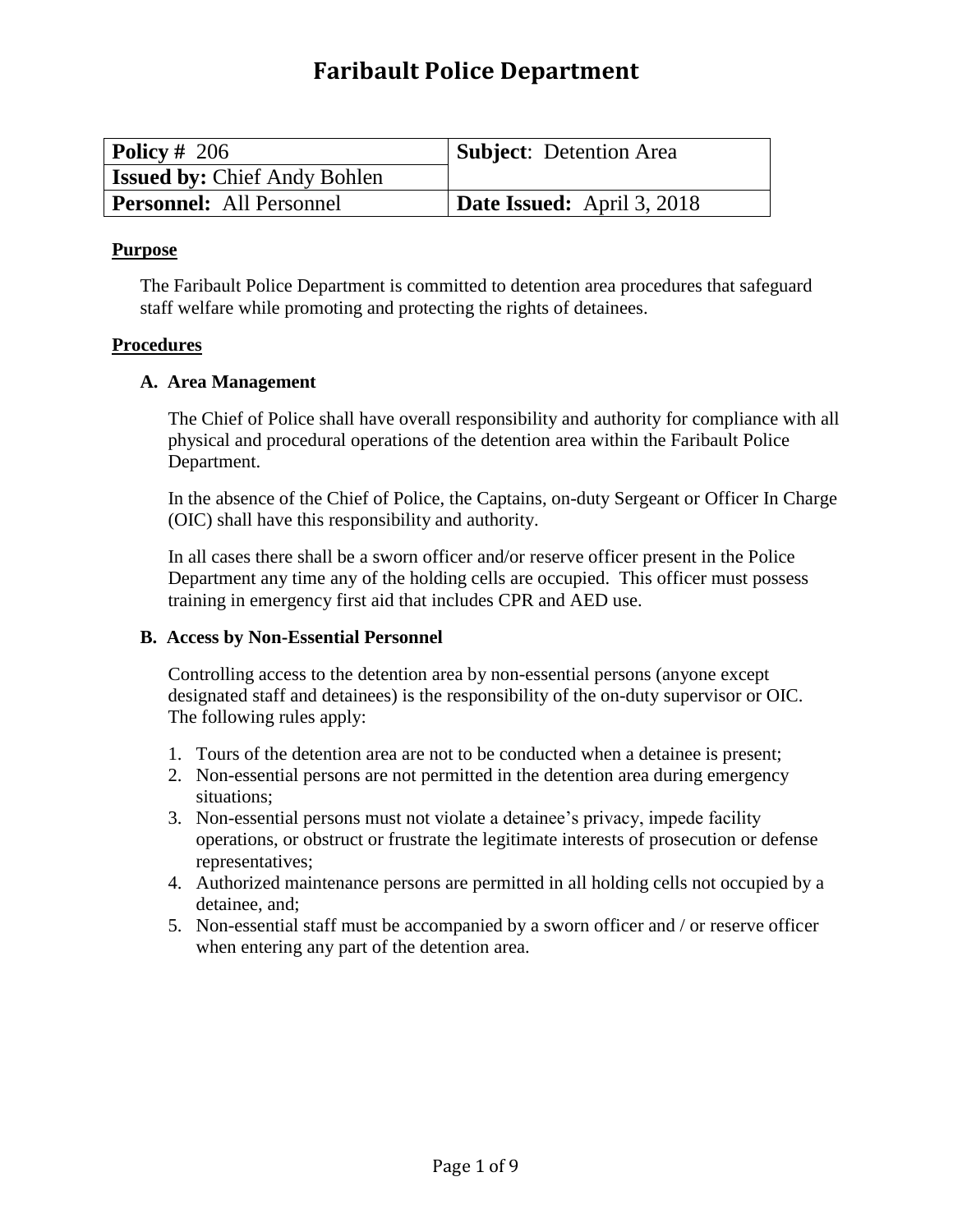# **C. Firearms and Knives**

No firearms or knives are allowed in the detention area except when a condition exists that would authorize the use of deadly force.

All armed law enforcement officials, prior to entering the detention area, must store all firearms and knives in the lockers provided outside the detention area.

## **D. Entering an Occupied Cell**

In order to ensure that detainees do not have the opportunity to escape or injure the officer, all officers entering occupied cells must be monitored visually by another officer.

## **E. Key Control**

Control of holding cell keys is the responsibility of the Chief of Police. Keys to security locks will be properly marked and securely stored out of reach of the public and detainees. Locks must be inspected regularly, and any deficiencies must be reported immediately. Detainees must not be kept in a cell with a deficient lock.

## **F. Cell Inspection**

An inspection of the cell must be conducted by the officer prior to placing a detainee into the cell. This inspection must include a check for weapons, contraband or any other items that could reasonably be used to harm persons or property. The inspection must be repeated again by the officer when releasing or transferring a detainee.

# **G. Tools and Equipment**

In the event that any holding cell requires maintenance, the on-duty supervisor shall conduct an inspection of the cell immediately following the departure of maintenance personnel. He or she shall ensure that all tools and equipment have been removed.

### **H. Property Inventory**

Detainees must be thoroughly searched while in the detention area and prior to entering a holding cell. Purses, wallets, footwear, cellular telephones, belts and jewelry, necklaces, the contents of all pockets, and any other property which could be used to mark, mar or injure any person or property must be taken from the detainee.

All such property must be listed on a property inventory form, which must be signed by the detainee to verify its accuracy, and placed in a container. The property will be returned to the detainee upon release or forwarded with all paperwork to the holding facility with the detainee, if the person is being further detained.

### **I. Booking and Intake**

Normally detainees will be brought into the detention area though the sally port on the east side of the building. When accessing the detention area through the sally port, the officer must drive the squad completely into the sally port and close the garage door,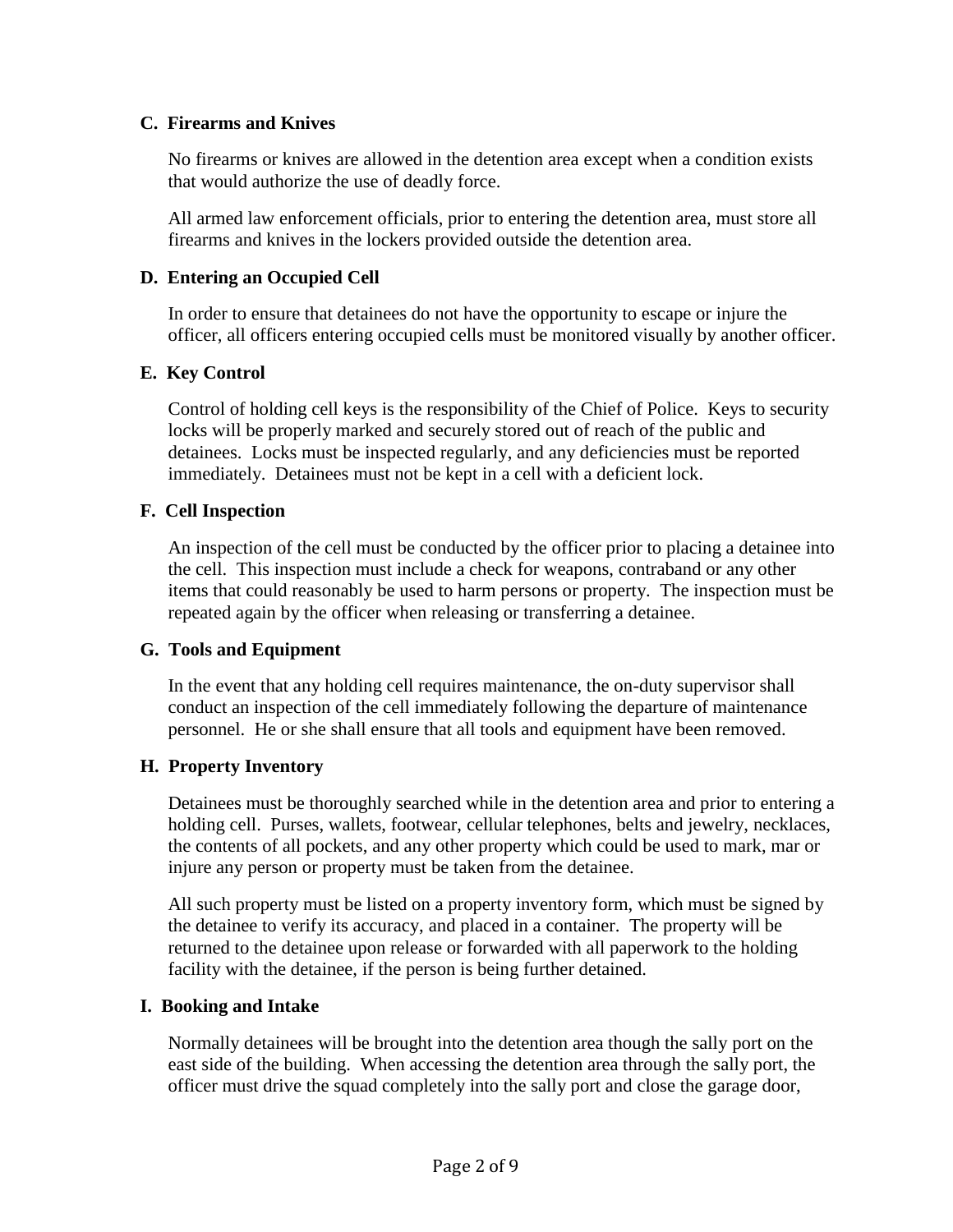secure his or her weapons in the lockers provided, obtain a key for the holding room doors and then remove the detainee from the rear of the squad.

Officers will normally use cell #4 for interviews only, but may use cell #4 for holding detainees if all other cells are occupied.

An officer must not leave a detainee unmonitored during the booking process.

Detained persons must be thoroughly searched while in the booking area and prior to being placed in a holding cell. Compliance with all property and evidence procedures specified in policy 501 of the Faribault Police Department Policy and Procedure Manual is required. Money must be counted in front of the detainee, if practical, and the amount recorded in the proper format.

Detained persons must be advised of the official charge or legal basis for detention, information gathered, and to whom disseminated.

Detained persons, including juveniles suspected of having committed a criminal/delinquent offense, must not be held longer than four hours. If extended detention is required, persons should be removed to the appropriate facility.

## **J. Searches**

For arrests not involving a weapon or drugs, a thorough pat-down, including removal of shoes, belts, jewelry and all items in the pockets is sufficient.

Officers may conduct lawful strip searches when the officer has reason to believe that the person may be secreting drugs, contraband or weapons on his or her person. The arresting officer must receive approval from the on-duty supervisor (sergeant or above) prior to conducting a strip search.

A strip search is a visual inspection of the unclothed human body by law enforcement officers or their designee for the purpose of detecting drugs, contraband, weapons, securing evidence or for holding cell security.

Restrictions of strip searches include:

- The search must take place in a location and under circumstances to afford the appropriate privacy to the person being searched.
- Searches may only be conducted by a police officer or other designated person of the same sex as the arrestee. If a qualified person is not available, the Rice County Sheriff's Office will be contacted for the purpose of securing an officer of the same sex as the arrestee to conduct the search. An off-duty Faribault Police Officer may also be called in for such purposes.
- Video monitoring showing the strip search must not take place.
- The strip search is limited in scope to a visual inspection.
- Strip searches must be appropriately documented.
- Nothing in this policy is intended to prohibit an officer from conducting any searches authorized by state statute or case law.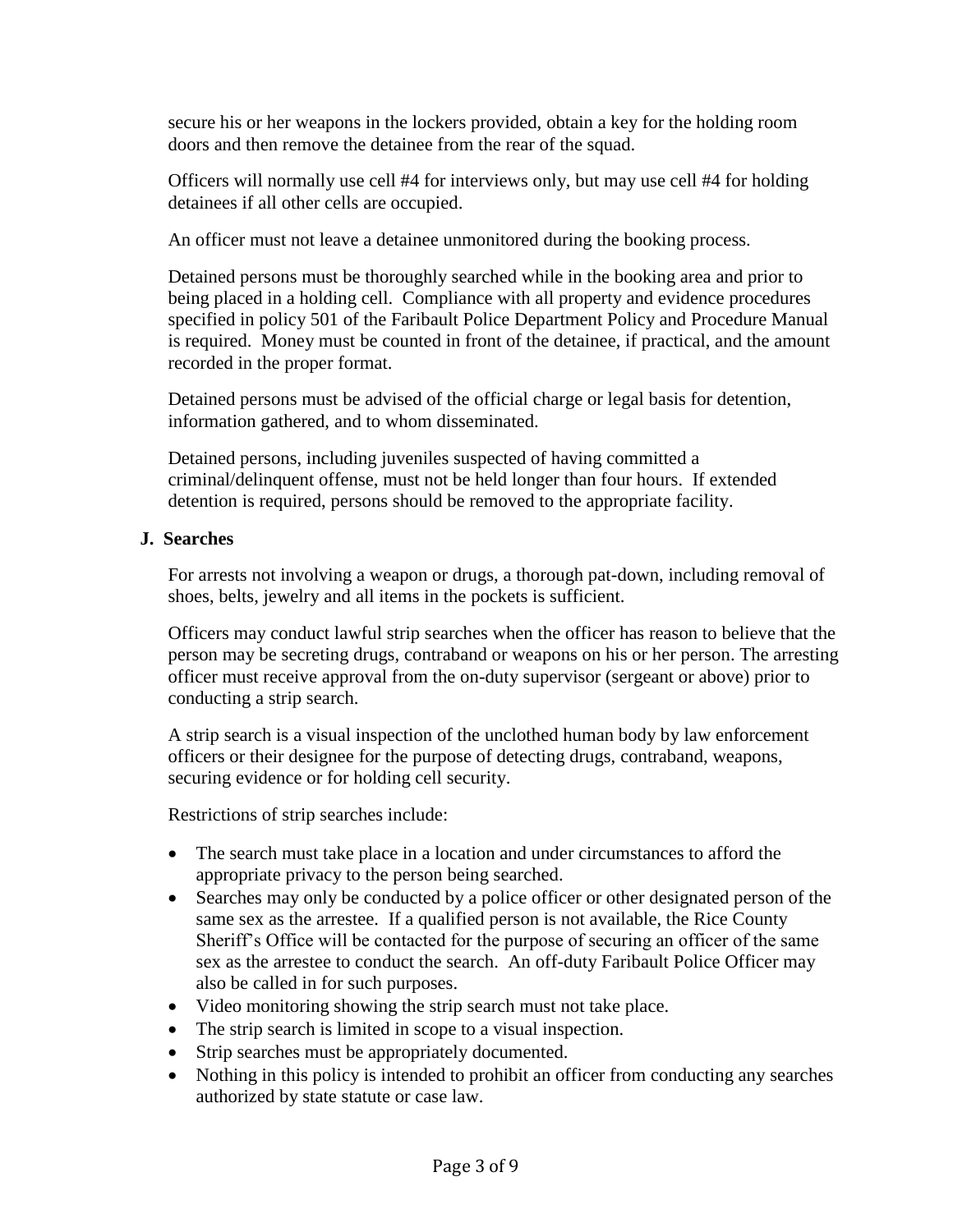# **K. Separation of Detainees**

Sight and sound separation between juvenile and adult detainees must be maintained at all times. The cell window must be covered when the room is occupied by a juvenile.

Female detainees will be separated from male detainees by sight and sound as much as possible. The cell window must be covered when the room is occupied by a female.

When detainees are placed in a cell, the security door must be closed and locked.

Detainees who have been identified as dangerous or have mental issues must not be kept at the Faribault Police Department detention area and must be taken to the Rice County Jail as soon as practical.

Any detainee suspected or having a contagious disease must be kept separated from other detainees. The Minnesota Department of Health must be notified of any person entering the facility known to have an infectious disease.

## **L. Violent/Self-Destructive/Intoxicated Detainee**

The detention area is not equipped to detain violent, self-destructive or intoxicated detainees. The goal of handling such detainees is to minimize the potential for injury to either themselves or staff.

Detainees under the influence of drugs or alcohol should be transferred to a detoxification facility.

Violent or self-destructive detainees must be handled in the following manner:

- An officer should not attempt to subdue a violent or self-destructive detainee alone. Violent or self-destructive detainees must be segregated from other detainees as determined by the on-duty supervisor.
- The use of force against any detainee must be commensurate with existing state law governing the use of force, known applicable case law, and the Department's use of force policies. Minnesota state statutes and case law related to the use of force will be included in the staff training program.
- Instruments of restraint such as handcuffs, flex cuffs, leg cuffs, handcuffs, belts, etc., may be used as a precaution against escape during transfer or any time the detainee is moved from the secure holding facility to another location; or to prevent a detainee from injuring himself/herself or others or from damaging property.
- Instruments of restraint shall not be applied for any longer than is necessary. Each incident involving the use of restraints as a means to control an unruly detainee must be documented.
- The denial of clothing or other items to a detainee shall not be used as a punishment but may be used to prevent the detainee from injuring himself/herself, defacing property or compromising the security of the detention area. Any such denial, and the reasons for the denial, must be noted in the officer's report.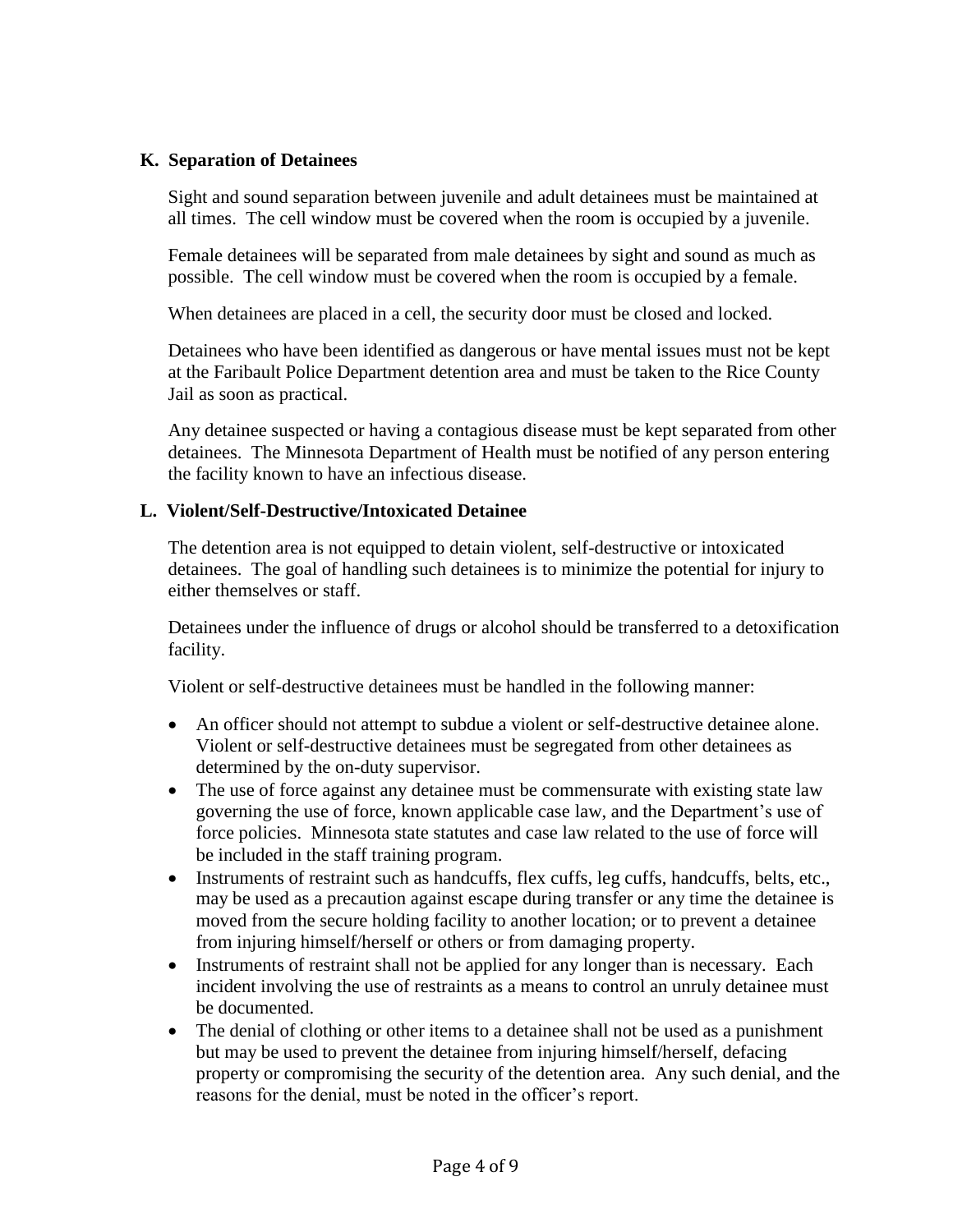• Instruments of restraint must not be used as a means of punishment, nor will any detainee be subjected to unwarranted physical or verbal abuse.

# **M. Receiving Detainees from Another Agency**

Normally, detainees from an outside agency should be referred to the Rice County Jail. In the event a detainee from an outside agency is being received, positive identification must be made of the person presenting the detainee, including verification of the person's authority to make the commitment. Detainees will only be received by authorization of a sergeant or above.

If unknown, the person presenting the detainee should be required to produce appropriate credentials to certify his/her authority to make the commitment. Phone calls may be necessary to verify the identity of the person.

Faribault police personnel receiving a detainee must ensure that any personal property accompanying such transfer is itemized and signed for.

Prior to the release of the detainee, the releasing officer must verify by appropriate means that the right person is in fact being released and any personal property is returned to the detainee.

### **N. Return of Property**

Property not retained for evidentiary or other purposes must be returned to the detainee upon release or given to the detention facility where such detainee is being transferred.

Upon return or transfer of the property, the itemized list should be compared with the inventory list and, if everything is in order, the detainee or receiving agency must sign for the property.

A copy of the itemized list must be maintained in the case file.

## **O. Medical Assistance**

24-hour detainee emergency health care is available through ambulance paramedics and the Faribault Fire Department. The following procedures apply to handling detainee medical situations:

- Any injury or sickness which may require medical attention must be checked in a timely manner by a paramedic who may in turn consult with a physician.
- Any chronic medical or psychological problems which might be affected by placement of a detainee in a holding cell will also be considered by a physician as necessary.
- A physician's report will be noted and directives from a physician must be followed.
- No medication (including aspirin and any other over the counter medication) will be dispensed to any detainee without specific direction from a physician. Medication that the detainee may have had at the time of the arrest may only be dispensed upon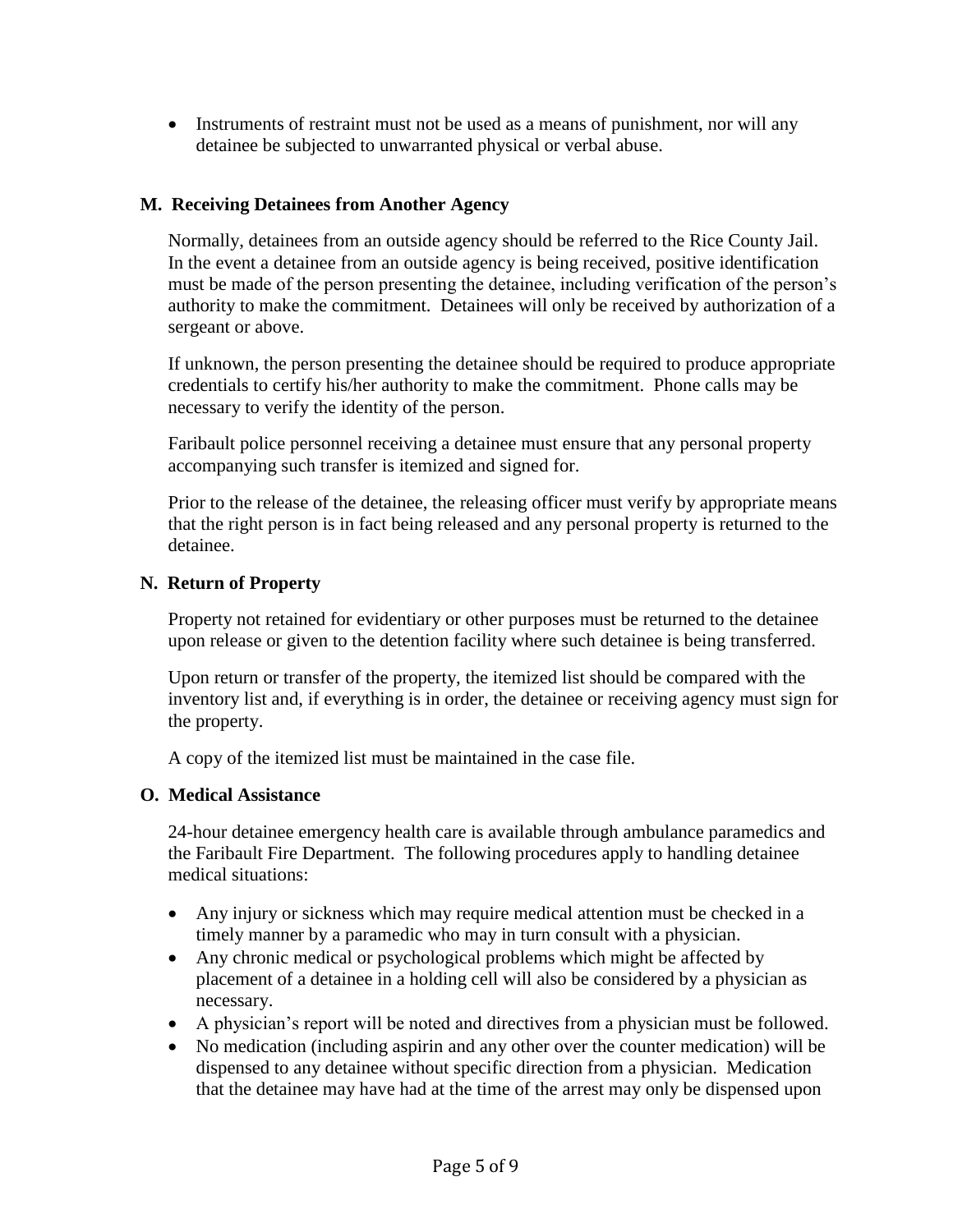the detainee's request and then only after a paramedic has directed that this be done. If the detainee requests this medication the officer is to contact ambulance paramedics and request that they respond to the facility. The administration of the medication must be documented on the officer's report. Ambulance paramedics must also note this on a run sheet. Medication must be stored and dispensed by ambulance paramedics in accordance with physician directions and instructions as depicted on the medication label. Ambulance personnel must advise the detention facility staff when they dispense or are unable to dispense medication so that staff may make a record of this on their reports. If there is a refusal to take medication, ambulance paramedics must advise the medical control physician of this fact.

 Any detainee requiring hospital care prior to release must be escorted by an officer or taken by ambulance.

# **P. Fire Procedures**

In the event of a fire, the following procedures should be followed:

- 1. Notify the Faribault Fire Department;
- 2. Evacuate personnel to another part of the building or to the exterior of the building; and
- 3. Secure detainees in the rear seat of squad cars as necessary.

Fire extinguishers are located in all squad cars and on the wall in the detention area.

# **Q. Emergency Evacuation Plan**

The emergency evacuation plan is posted in the booking area and specifies the distinct routes for the evacuation of persons from the booking/holding area. Provision for first aid and hospital transportation is provided by North Ambulance.

### **R. Receiving/Screening Information**

Screening of detainees will be accomplished by processing personnel to determine possible need of medical attention. This screening will be done at the time of admission to the facility and prior to transfer to another facility.

### **S. Special Incidents**

Special incidents include:

- Attempted suicide
- Suicide
- Homicide
- Death other than homicide/suicide
- Serious injury or illness incurred after detention
- Fire causing serious damage
- Riot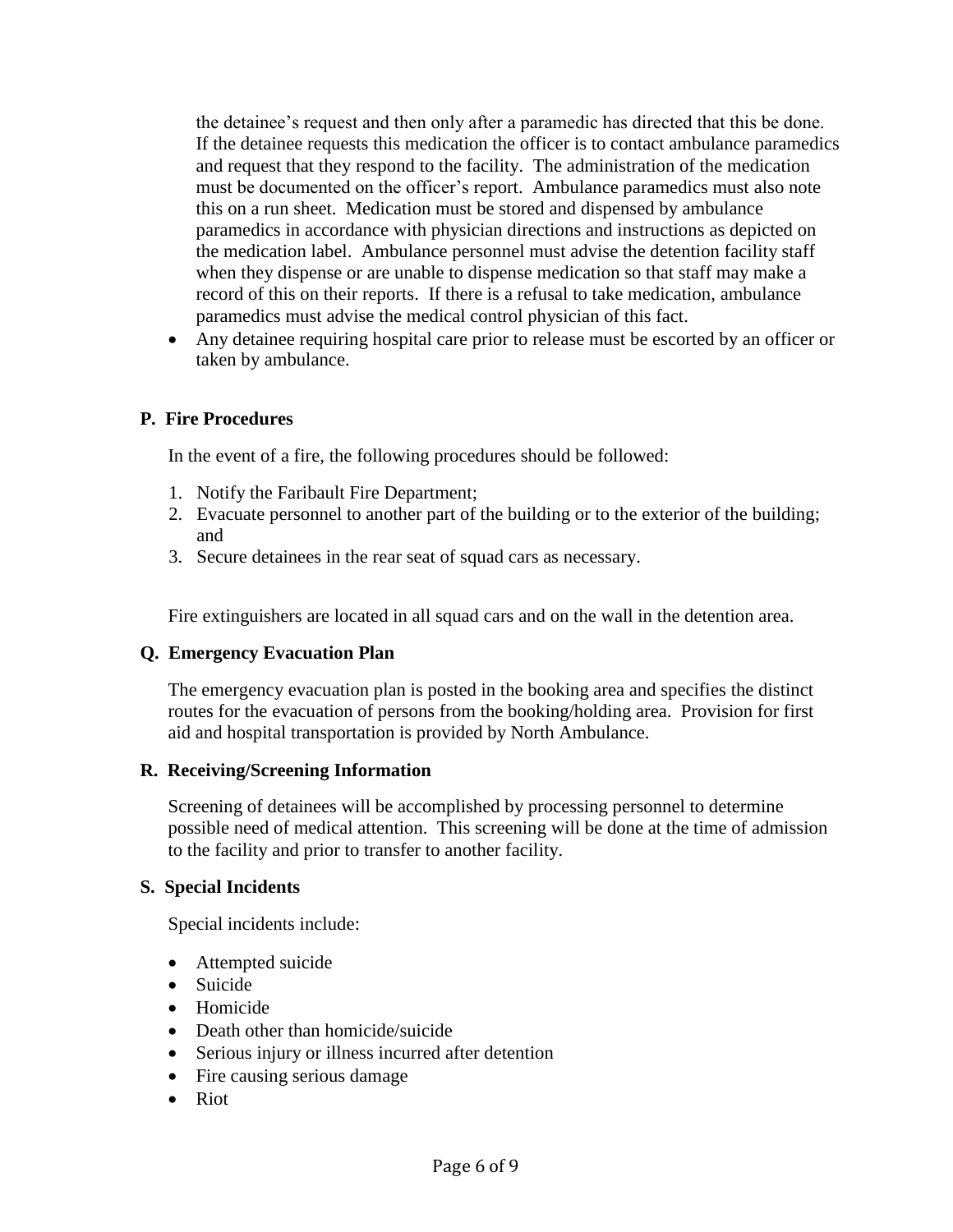- Assaults requiring medical care
- Occurrence of infectious disease
- Escape
- Other serious disturbances

The on-duty supervisor is responsible for notifying the Chief of Police of the occurrence of any special incident as soon as possible. Special incidents are to be reported to the Department of Corrections on the Special Incident Reporting Form for Local Detention Facilities as provided by the State. Such forms are available in the detention area.

Special incidents as noted above shall be reported in writing to the Department of Corrections within 10 days and the Rice County Sheriff's Office in a timely manner.

# **T. Detainee Death**

When a detainee's death occurs:

- 1. The Chief of Police must be notified;
- 2. The Rice County Sheriff's Office or the Bureau of Criminal Apprehension must be notified and asked to conduct an investigation;
- 3. All pertinent information must be documented;
- 4. Personal belongings must be turned over to the County Coroner; and
- 5. The facility administrator must observe pertinent laws and allow appropriate investigating authorities full access to all facts surrounding the death.

# **U. 24-hour Supervision**

Detainees in the detention area must be under continuous supervision by department personnel. The on-duty supervisor is responsible for the supervision and control of the detention area. In the absence of the on-duty supervisor, the arresting officer is responsible.

### **V. 30 Minute Observation**

Detainees must be observed at least once every 30 minutes. This interval can be varied but in no instance shall 30 consecutive minutes elapse between observations. In all cases, an entry must be made on the detention log indicating the time, any noteworthy observations and the initials of the employee making the observation.

Detainees who are security risks should be kept under closer surveillance and may require more frequent observations.

### **W. Detainee Privacy**

Visual surveillance includes surveillance of the booking area and holding cells. Officers should announce themselves when approaching the holding cell occupied by detainees of the opposite sex to allow the person to protect his or her bodily privacy.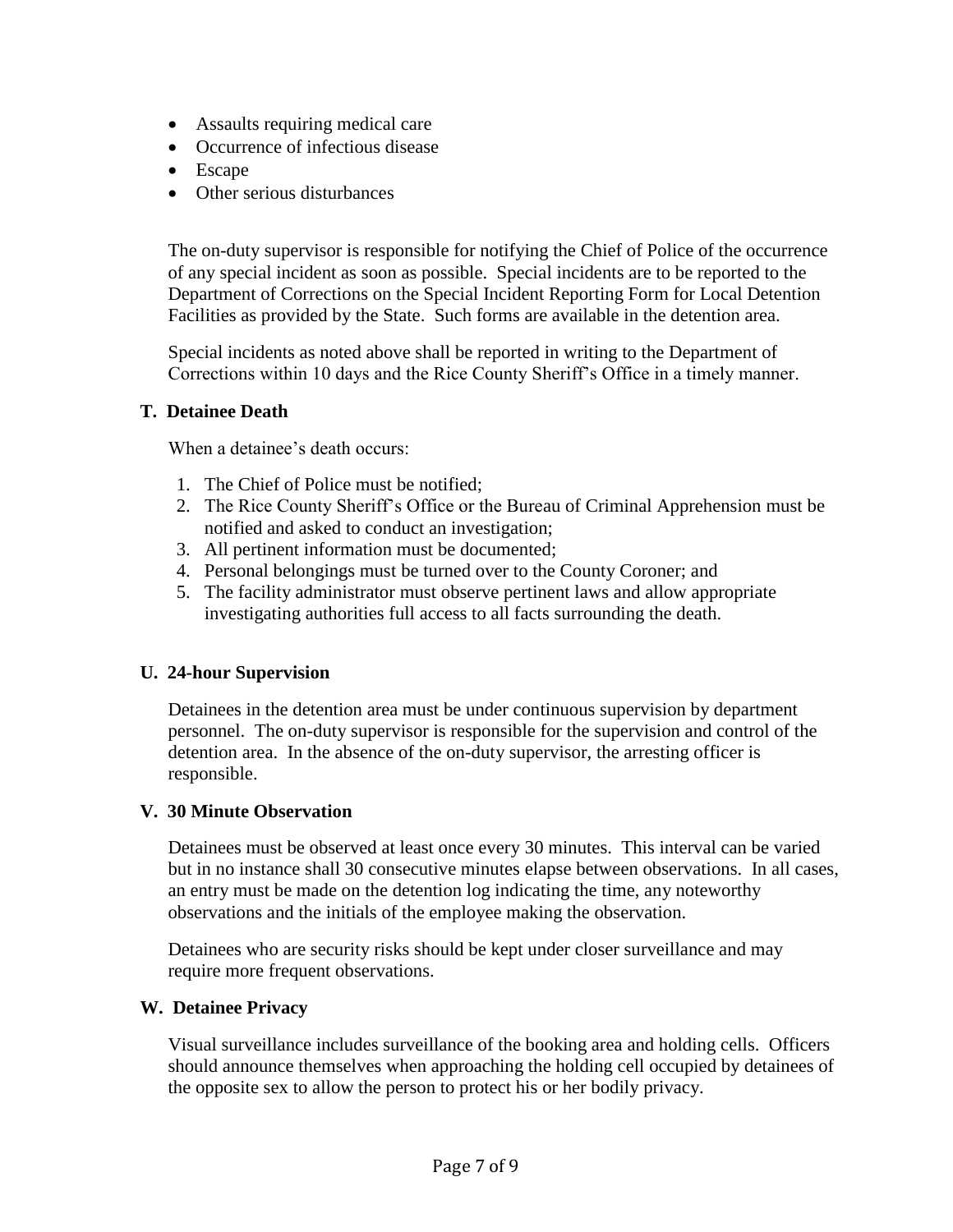# **X. Opposite Sex Observation**

Same sex observation of detainees will be provided where practical. Pat searches and routine supervision of opposite sex detainees may be performed when an officer of the same sex is not available, at the discretion of the on-duty supervisor.

If the detainee specifically requests same sex supervision, contact the Rice County Sheriff's Office for assistance. In these cases, transport or release of the detainee shall be done as soon as possible.

If same sex supervision is not available, the request and efforts made to provide same sex supervision should be thoroughly documented.

## **Y. Training**

All sworn officers shall be POST licensed and CPR / AED trained. All reserve officers shall be CPR / AED trained. All new employees shall receive training in the detention area inspection and on applicable policies during the FTO program.

Sworn officers are responsible for any new directives and policies related to the operation of the detention area.

# **Z. Review of Policy and Procedures**

The Chief of Police shall annually review the policies and procedures as set forth in this section.

### **AA. Status Offenders**

Juvenile status offenders (runaway, smoking, etc) shall be detained in the hard interview room off the main lobby. They must not be escorted through nor held in the detention area. Every effort must be made to notify and release these juveniles to a parent, guardian, or other responsible party as soon as practicable.

A detention form and observation log must be completed as with any other detainee. These records will be maintained in the same manner as with adult detainees. Juvenile status offenders must not be held longer than four hours.

This policy is in accordance with the Juvenile Justice Delinquency Prevention Act of 1994 (42 USC 5601)

### **BB. Maintenance of Records**

In accordance with Minnesota Rule Part 2945.2100, all reports and records relating to the intake, observation, and release of detainees must be maintained. These records are not